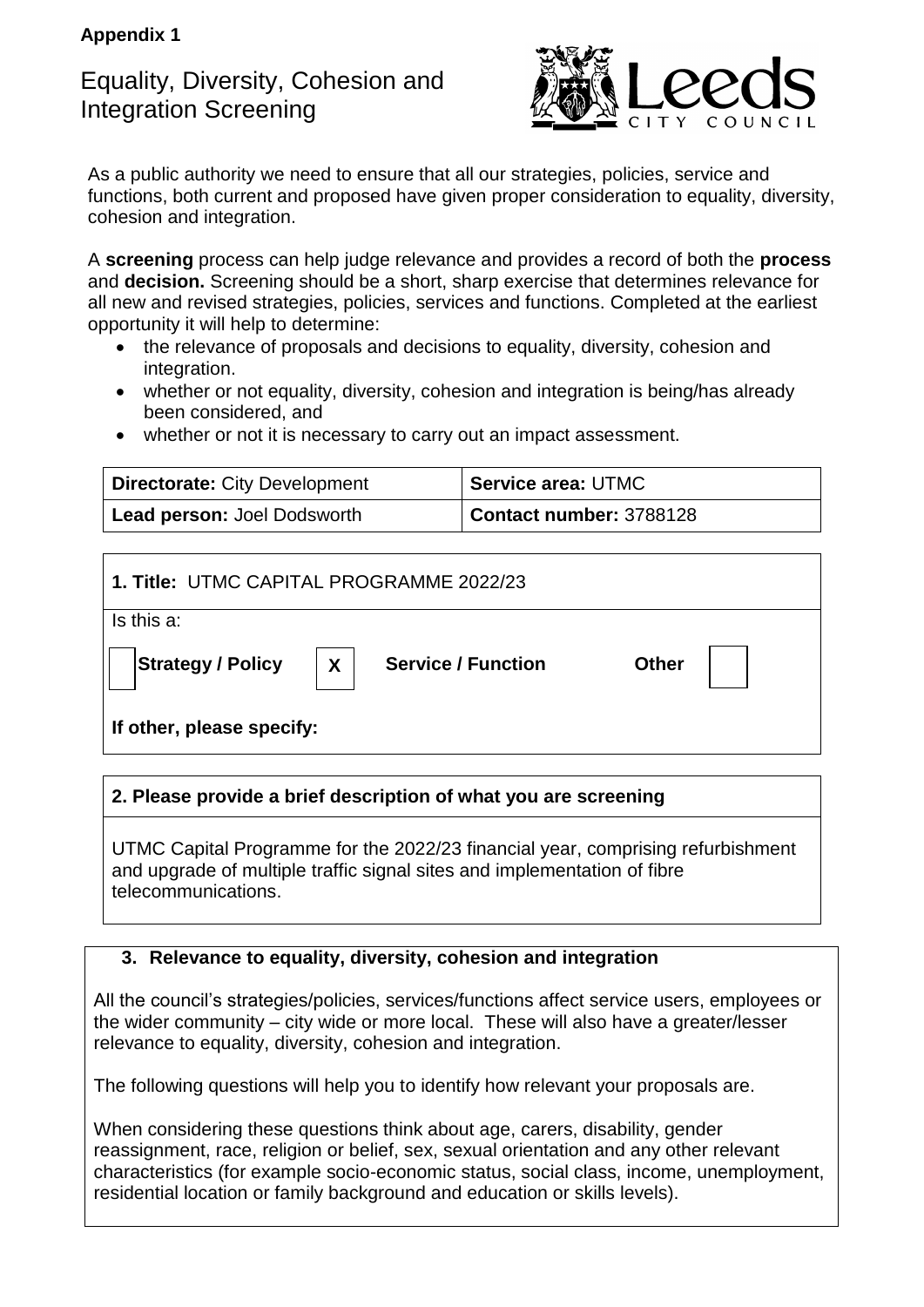| <b>Questions</b>                                                     | <b>Yes</b> | <b>No</b> |
|----------------------------------------------------------------------|------------|-----------|
| Is there an existing or likely differential impact for the different | X          |           |
| equality characteristics?                                            |            |           |
| Have there been or likely to be any public concerns about the        |            | X         |
| policy or proposal?                                                  |            |           |
| Could the proposal affect how our services, commissioning or         |            |           |
| procurement activities are organised, provided, located and by       |            | X         |
| whom?                                                                |            |           |
| Could the proposal affect our workforce or employment                |            | X         |
| practices?                                                           |            |           |
| Does the proposal involve or will it have an impact on               |            | X         |
| Eliminating unlawful discrimination, victimisation and<br>$\bullet$  |            |           |
| harassment                                                           |            |           |
| Advancing equality of opportunity<br>$\bullet$                       |            |           |
| Fostering good relations                                             |            |           |

If you have answered **no** to the questions above please complete **sections 6 and 7**

If you have answered **yes** to any of the above and;

- Believe you have already considered the impact on equality, diversity, cohesion and integration within your proposal please go to **section 4.**
- Are not already considering the impact on equality, diversity, cohesion and integration within your proposal please go to **section 5.**

## **4. Considering the impact on equality, diversity, cohesion and integration**

If you can demonstrate you have considered how your proposals impact on equality, diversity, cohesion and integration you have carried out an impact assessment.

Please provide specific details for all three areas below (use the prompts for guidance).

 **How have you considered equality, diversity, cohesion and integration?**  (**think about** the scope of the proposal, who is likely to be affected, equality related information, gaps in information and plans to address, consultation and engagement activities (taken place or planned) with those likely to be affected)

The proposals set out in the report will result in reduced waiting times at the identified standalone crossings for pedestrians and cyclists (where applicable). This will help to reduce community severance.

Increased safety clearance times and green man extensions will help to provide more comfort to users of junctions and crossings that take more time to cross (i.e. young children and those with impaired mobility) and contribute to more inclusive infrastructure.

The proposed technology will remove the need for pedestrians to press the button. For people with impaired mobility, this will make it easier to navigate crossings across the city.

 **Key findings (think about** any potential positive and negative impact on different equality characteristics, potential to promote strong and positive relationships between groups, potential to bring groups/communities into increased contact with each other, perception that the proposal could benefit one group at the expense of another)